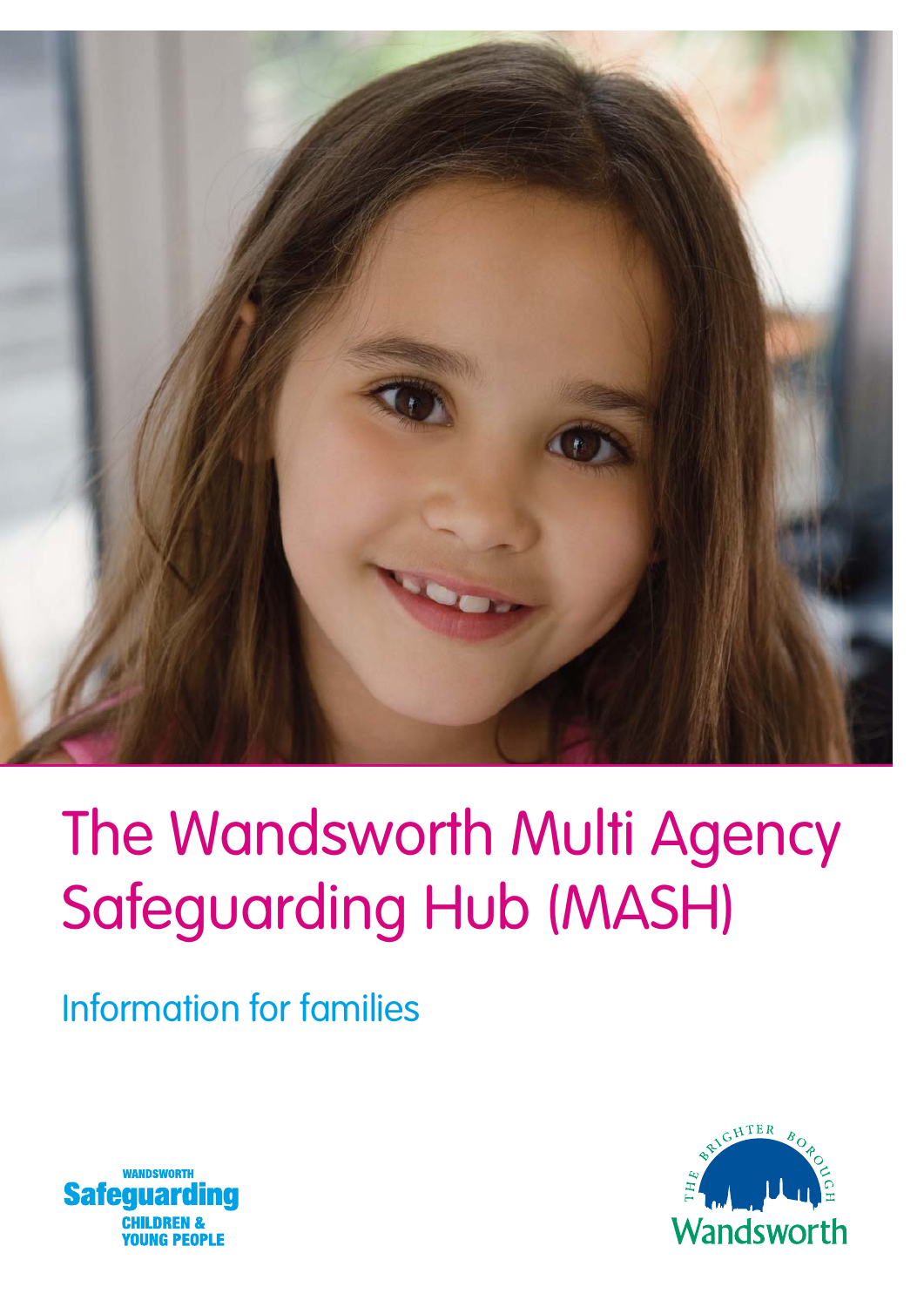

#### What is the MASH?

The Multi-Agency Safeguarding Hub is a team of individuals who come from different organisations – for example the council, the health service and the police – working together to protect children and young people from harm.

#### What does the MASH do?

When a professional, family member or member of the public is concerned about a child or young person's welfare or safety, they contact the council to share their concerns. The MASH team is located within the council and work together to look into the case to decide on what action should be taken.

The individuals in the MASH will look for any information held by their organisation that is related to the child or young person. They will then share this information with their colleagues in order to decide if the child or young person is at risk of harm and/or what services should be involved.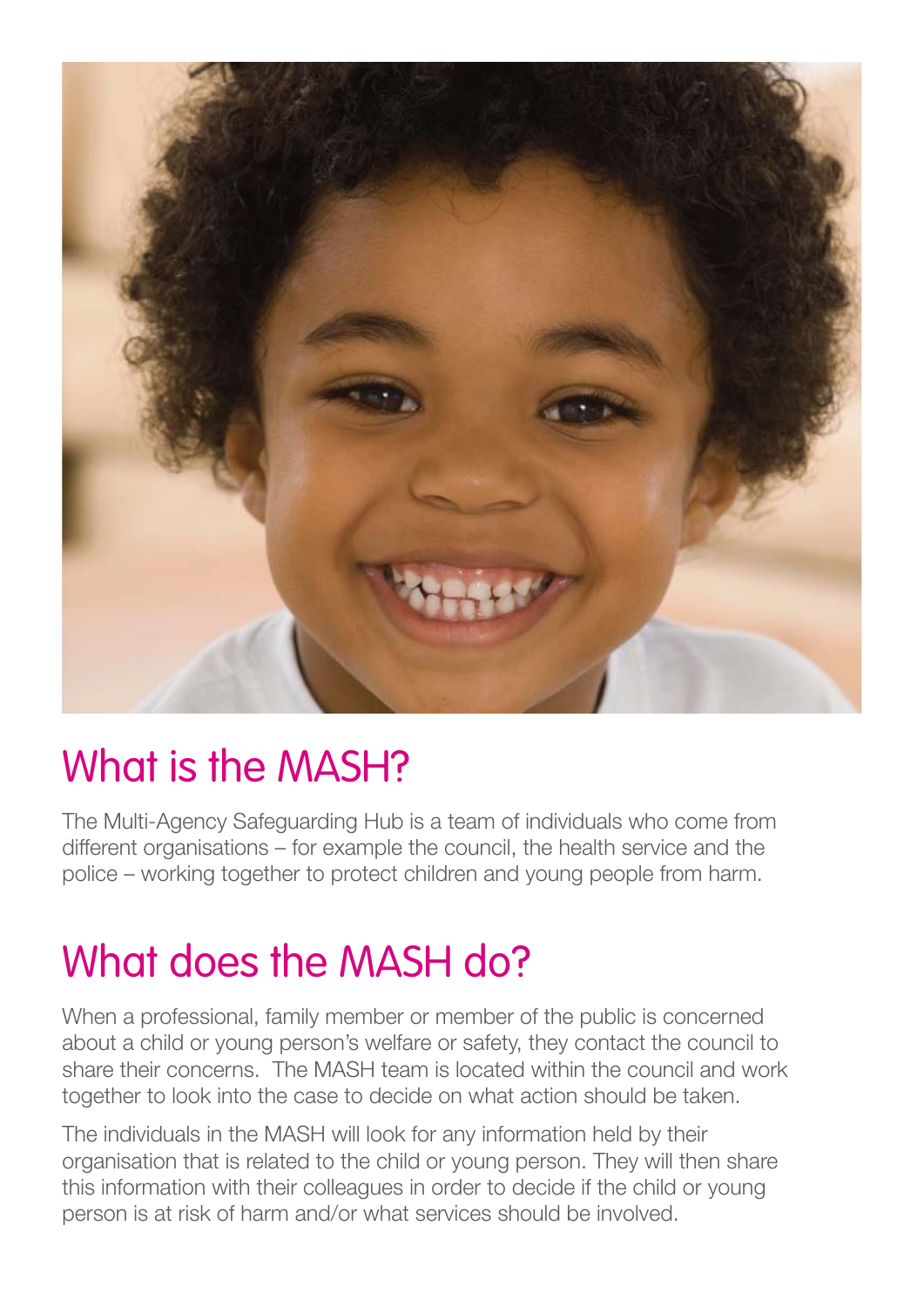#### Will I be told if the MASH is going to look for information about my family?

Yes. Usually the person contacting the council will tell you that they are doing so and will share their concerns with you. Before any information is shared within the MASH, a team member will usually contact you to ask your permission for this information to be shared.

However, there are a small number of circumstances in which you may not be contacted. This could be if making contact with you might:

- Result in an increased risk of harm to the child or young person, or an adult.
- Prevent a serious crime from being detected.
- Result in a significant delay in making enquiries.

## What happens after the MASH has shared information?

Once a case has been looked into by the MASH, a decision will be made about the best action to take. If there are concerns that the child or young person may be at risk of harm or may be in need of specialist support then a social care assessment may be opened. If the child or young person and their family might benefit from some extra support then they may be referred or signposted to another service that can provide this support.